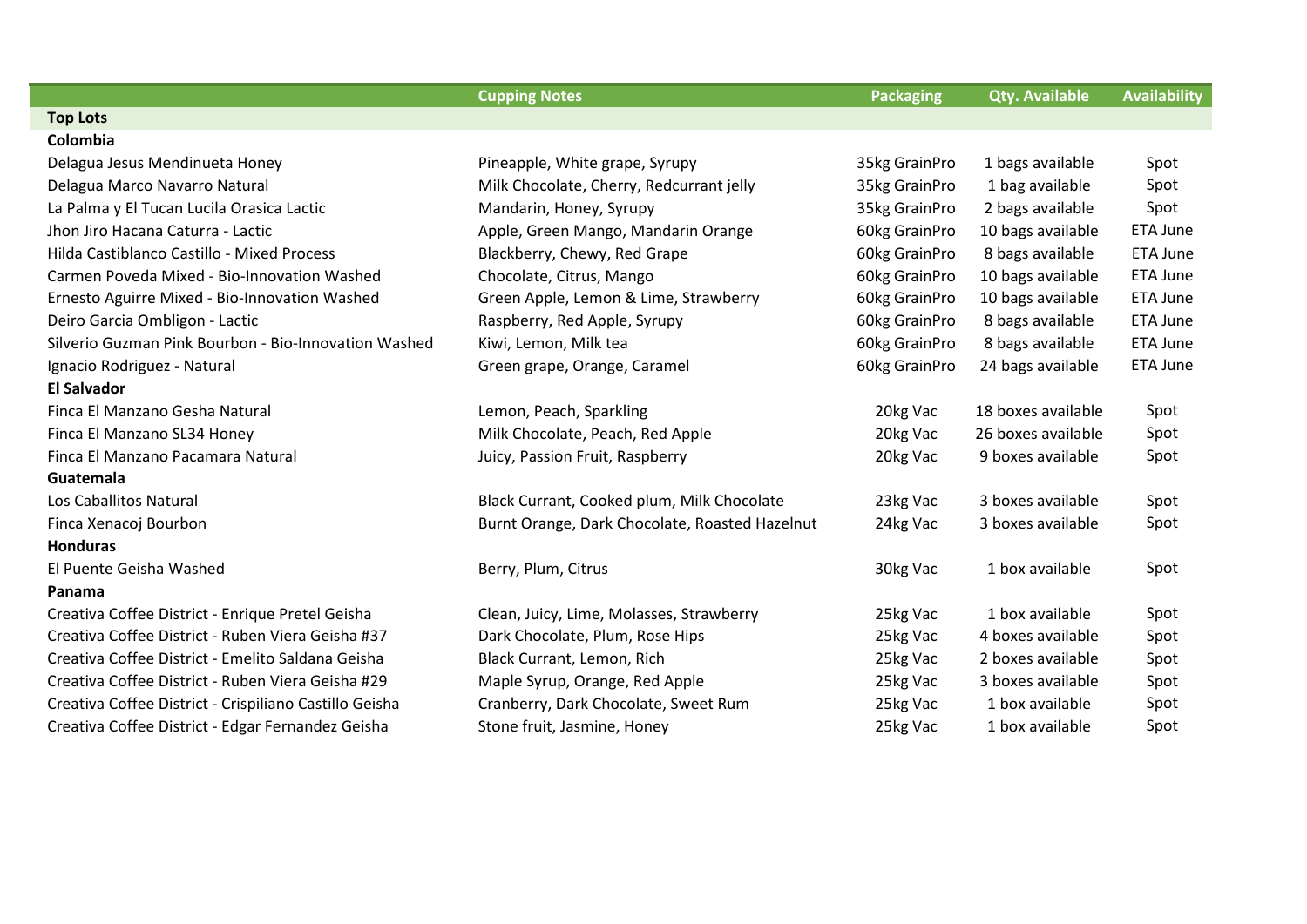|                                                                | <b>Cupping Notes</b>                              | Packaging     | <b>Qty. Available</b> | <b>Availability</b> |
|----------------------------------------------------------------|---------------------------------------------------|---------------|-----------------------|---------------------|
| <b>Microlots</b>                                               |                                                   |               |                       |                     |
| Brazil                                                         |                                                   |               |                       |                     |
| Camocim Yellow Bourbon Honey                                   | Bright, Citrus, Sugar Syrup                       | 30kg GrainPro | 82 bags available     | Spot                |
| Camocim Icatu Precoce Semi-Washed                              | Caramel, Cashew Butter, Medium Body               | 30kg GrainPro | 59 bags available     | Spot                |
| Camocim Red Iapar59 Honey                                      | Caramel, Hazelnut, Medium Body                    | 30kg GrainPro | 32 bags available     | Spot                |
| Camocim Yellow Caturra Semi-Washed                             | Cocoa, Medium Bodied, Orange Rind                 | 30kg GrainPro | 4 bags available      | Spot                |
| Camocim Catucai-Acu Natural                                    | Lactic, Red Plum, Sweet                           | 30kg GrainPro | 60 bags available     | Spot                |
| Sao Silvestre Yellow Icatu Aerobic                             | Honeydew, Milk Chocolate, Zest                    | 30kg GrainPro | 88 bags available     | Spot                |
| Sao Silvestre Yellow Icatu Kombucha                            | Citrus Fruit, Honey, Milk Chocolate               | 30kg GrainPro | 16 bags available     | Spot                |
| Sao Silvestre Yellow Catuai Double Fermentation                | Boozy, Butterscotch, Mandarin Orange              | 30kg GrainPro | 20 bags available     | Spot                |
| Sao Silvestre Yellow Icatu Carbonic Maceration                 | Creamy, Freeze-dried Strawberry, Roasted Hazelnut | 30kg GrainPro | 24 bags available     | Spot                |
| Sao Silvestre Red Catuai Aerobic                               | Green Grape, Pomegranate, Umeboshi                | 30kg GrainPro | 64 bags available     | Spot                |
| Sao Silvestre Yellow Icatu Natural                             | Milk Tea, Nectarine, White Pepper                 | 30kg GrainPro | 80 bags available     | Spot                |
| Sao Silvestre Yellow Cataui Aerobic                            | Prune, Raspberry, Syrupy                          | 30kg GrainPro | 24 bags available     | Spot                |
| Sao Silvestre Yellow Icatu Late Harvest Natural pulped-natural | Buttery, Marshmallow, Toasted pineapple           | 30kg GrainPro | 408 bags available    | Spot                |
| Sao Silvestre Red Catuai Raised Bed Natural                    | Black Currant, Prune, Syrupy                      | 30kg GrainPro | 100 bags available    | Spot                |
| Burundi                                                        |                                                   |               |                       |                     |
| Long Miles Project - Mutana Hills Natural                      | Lemon-line, Caramel, Peach                        | 60kg GrainPro | 2 bags available      | Spot                |
| Colombia                                                       |                                                   |               |                       |                     |
| Coop Anserma Castillo Lot 120 - Natural                        | Milk Chocolate, Orange Blossom, Raspberry         | 60kg GrainPro | 24 bags available     | ETA June            |
| Sierra Nevada honey process                                    | Raisins, Stone Fruit, Milk Chocolate              | 35kg GrainPro | 8 bags available      | Spot                |
| Ethiopia                                                       |                                                   |               |                       |                     |
| Yirgacheffe Gr.1 Washed - Worka Chelchelie Washing Station     | Smooth, Pineapple, Stone Fruit                    | 60kg GrainPro | 117 bags available    | Spot                |
| Yirgacheffe Gr.1 Natural - Kocherie Beloya Washing Station     | Blueberry, Cherry ripe, Rum & Raisin              | 60kg GrainPro | 45 bags available     | Spot                |
| Guji Gr.1 Anaerobic - Kercha Washing Station                   | Boozy, Stone Fruit, Syrupy                        | 60kg GrainPro | 66 bags available     | Spot                |
| Ethiopia Guji G1 Natural - Kayon Mountain Organic 60kg         | Creamy, Milk Chocolate, Stone Fruit               | 60kg GrainPro | 48 bags available     | Spot                |
| Ethiopia Yirgacheffe G1 Natural - Aricha Station 60kg          | Jasmine, Lemon, Pear                              | 60kg GrainPro | 55 bags available     | Spot                |
| Guatemala                                                      |                                                   |               |                       |                     |
| Ba'anal Kapel                                                  | Apple, Blackcurrent, Honey, Orange, Zest          | 69kg GrainPro | 17 bags available     | Spot                |
| Santa Paula Natural                                            | Mulled wine, Orange Rind, Vanilla                 | 69kg GrainPro | 17 bags available     | Spot                |
| Finca La Joya                                                  | Baked Sugar, Juicy, Lemon & Lime                  | 69kg GrainPro | 16 bags available     | Spot                |
| Monte Carmelo Bourbon Caturra                                  | Milk Chocolate, Red Apple, Sultana                | 69kg GrainPro | 3 bags available      | Spot                |
| India                                                          |                                                   |               |                       |                     |
| Riverdale Estate Natural Pineapple                             | Bittersweet Chocolate, Orange                     | 30kg GrainPro | 1 bag available       | Spot                |
| Riverdale Aromatic Washed                                      | Caramel, Chocolate, Lemon & Lime                  | 60kg GrainPro | 7 bags available      | Spot                |
| Riverdale Natural Peach                                        | Dark Chocolate, Passion Fruit, Peach              | 30kg GrainPro | 15 bags available     | Spot                |
| Riverdale Estate Natural Champagne                             | Bright Acid, Cherry, Rose                         | 30kg GrainPro | 2 bags available      | Spot                |
| Laos                                                           |                                                   |               |                       |                     |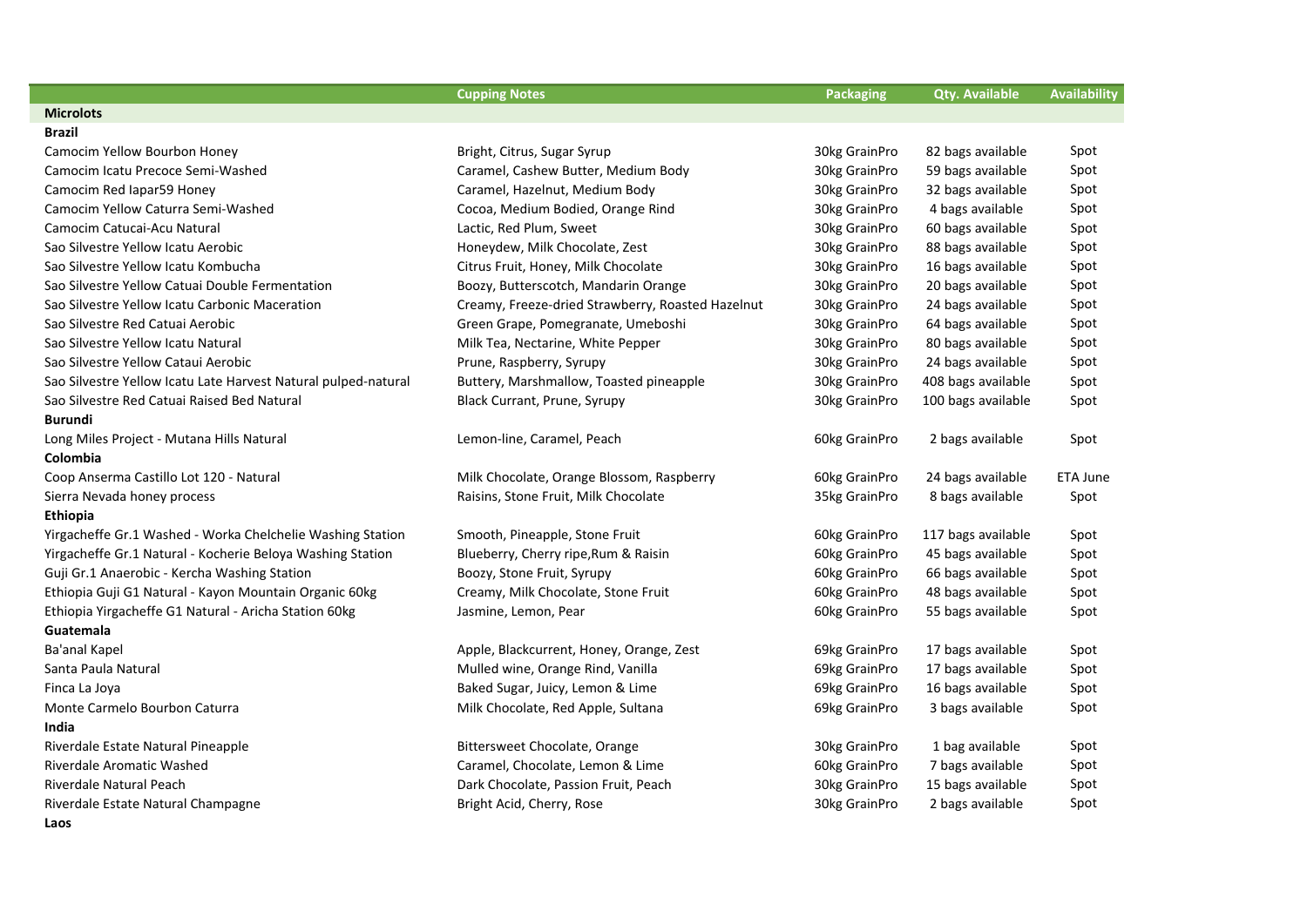| Fai Mai natural                                  | Wild, Fruity, Caramel                       | 60kg Jute     | 47 bags available  | Spot            |
|--------------------------------------------------|---------------------------------------------|---------------|--------------------|-----------------|
| Mexico                                           |                                             |               |                    |                 |
| Pompilio Garcia Luna                             | Caramel, Lemon, Mandarin Orange             | 35kg GrainPro | 14 bags available  | Spot            |
| Sanson Garcia Luna                               | Apple, Stone Fruit, Tea-like                | 35kg GrainPro | 28 bags available  | Spot            |
| Rigoberto Garcia Luna                            | Chocolate, Milk tea, Raisin                 | 35kg GrainPro | 16 bags available  | Spot            |
| Jose Abraham Castro Garcia                       | Cocoa, Rich, Red Apple                      | 35kg GrainPro | 9 bags available   | Spot            |
| Cesar Garcia                                     | Bright, Grapefruit, Lemon & Lime            | 35kg GrainPro | 3 bags available   | Spot            |
| Panama                                           |                                             |               |                    |                 |
| Creativa Coffee District - Nelson Montenegro     | Boozy, Cherry, Red Grape                    | 35kg GrainPro | 5 bags available   | Spot            |
| Creativa Coffee District - Agustin Gomez         | Blueberry, Dark Chocolate, White Grape      | 35kg GrainPro | 5 bags available   | Spot            |
| Creativa Coffee District - Edwin Rosas           | Dark Chocolate, Lime, Mandarin Orange       | 35kg GrainPro | 2 bags available   | Spot            |
| Peru                                             |                                             |               |                    |                 |
| Manuel Patilla Carrasco                          | Black Tea, Butter, Raspberry                | 35kg GrainPro | 32 bags available  | Spot            |
| Justina Huarsaya Espinoza                        | Black Tea, Red Apple, Syrupy                | 35kg GrainPro | 82 bags available  | Spot            |
| Veronica Huillca Alejandro                       | Dried Fig, Nougat, Raisin                   | 35kg GrainPro | 88 bags available  | Spot            |
| Luz Marina Cordova                               | Bittersweet Chocolate, Cherry, Maple Syrup  | 35kg GrainPro | 30 bags available  | Spot            |
| Edy Robles Sosa                                  | Cherry, Milk tea, Red Apple                 | 35kg GrainPro | 54 bags available  | Spot            |
| Angelica Veronica Huillca                        | Brown Sugar, Concord Grape, Dark Chocolate  | 35kg GrainPro | 70 bags available  | Spot            |
| Yolanda Cabrera                                  | Apple, Honey, Milk Tea                      | 35kg GrainPro | 34 bags available  | Spot            |
| Incahuasi Natural Organic                        | Boozy, Clementine, Toffee                   | 35kg GrainPro | 20 bags available  | Spot            |
| Percy Rojas Torres Organic                       | Berry, Nectarine, Zest                      | 35kg GrainPro | 46 bags available  | Spot            |
| Esmilda Sembrera Martines Organic                | Milk Chocolate, Orange, Star Fruit          | 35kg GrainPro | 42 bags available  | Spot            |
| Gaspar Hurtado Castro                            | Cola, Dried Dates, Nut                      | 35kg GrainPro | 70 bags available  | Spot            |
| Cristobal Carrasco Chamaya Organic               | Dried Fig, Pear, Sweet & Sugary             | 35kg GrainPro | 50 bags available  | Spot            |
| Rwanda                                           |                                             |               |                    |                 |
| <b>Bumbogo Natural</b>                           | Black Currant, Blueberry, Cooked Strawberry | 60kg GrainPro | 72 bags available  | Spot            |
| Kilimbi Washed                                   | Burnt Orange, Green Apple, Toasted Mango    | 60kg GrainPro | 160 bags available | Spot            |
| Kilimbi Honey                                    | Honey, Lemon Tea, Prune                     | 60kg GrainPro | 60 bags available  | Spot            |
| Rugali Natural                                   | Black Currant, Milk Tea, Tropical Fruit     | 60kg GrainPro | 56 bags available  | Spot            |
| Shyira Washing Station - washed                  | Black Tea, Lemon & Lime, Peach              | 60kg GrainPro | 63 bags available  | Spot            |
| <b>Costa Rica</b>                                |                                             |               |                    |                 |
| Costa Rica Finca Las Torres Natural 30kg         | Berry, Hibiscus, Milk Chocolate             | 30kg GrainPro | 27 bags available  | Spot            |
| Kenya                                            |                                             |               |                    |                 |
| Kenya Kirinyaga AA Washed - Mitondo Factory 30kg | Dark Chocolate, Juicy, Lime                 | 30kg GrainPro | 32 bags available  | Spot            |
| Kenya Barichu FCS - Karatina Wet Mill AB         | Black Tea, Brown Sugar, Raspberry           | 60kg GrainPro | 80 bags available  | <b>ETA June</b> |
| Kenya Ngariama FCS - Kiamugumo Wet Mill AB       | Lime, Red Currant, Sweet & Sugary           | 60kg GrainPro | 80 bags available  | <b>ETA June</b> |
| Kenya Gikanda FCS - Gichathaini Wet Mill PB      | Raisin, Lime, Red Apple                     | 60kg GrainPro | 50 bags available  | <b>ETA June</b> |
| Kenya Muranga FCS - Riakiberu Wet Mill AA        | Black Currant, Black Tea, Chocolate         | 60kg GrainPro | 64 bags available  | ETA June        |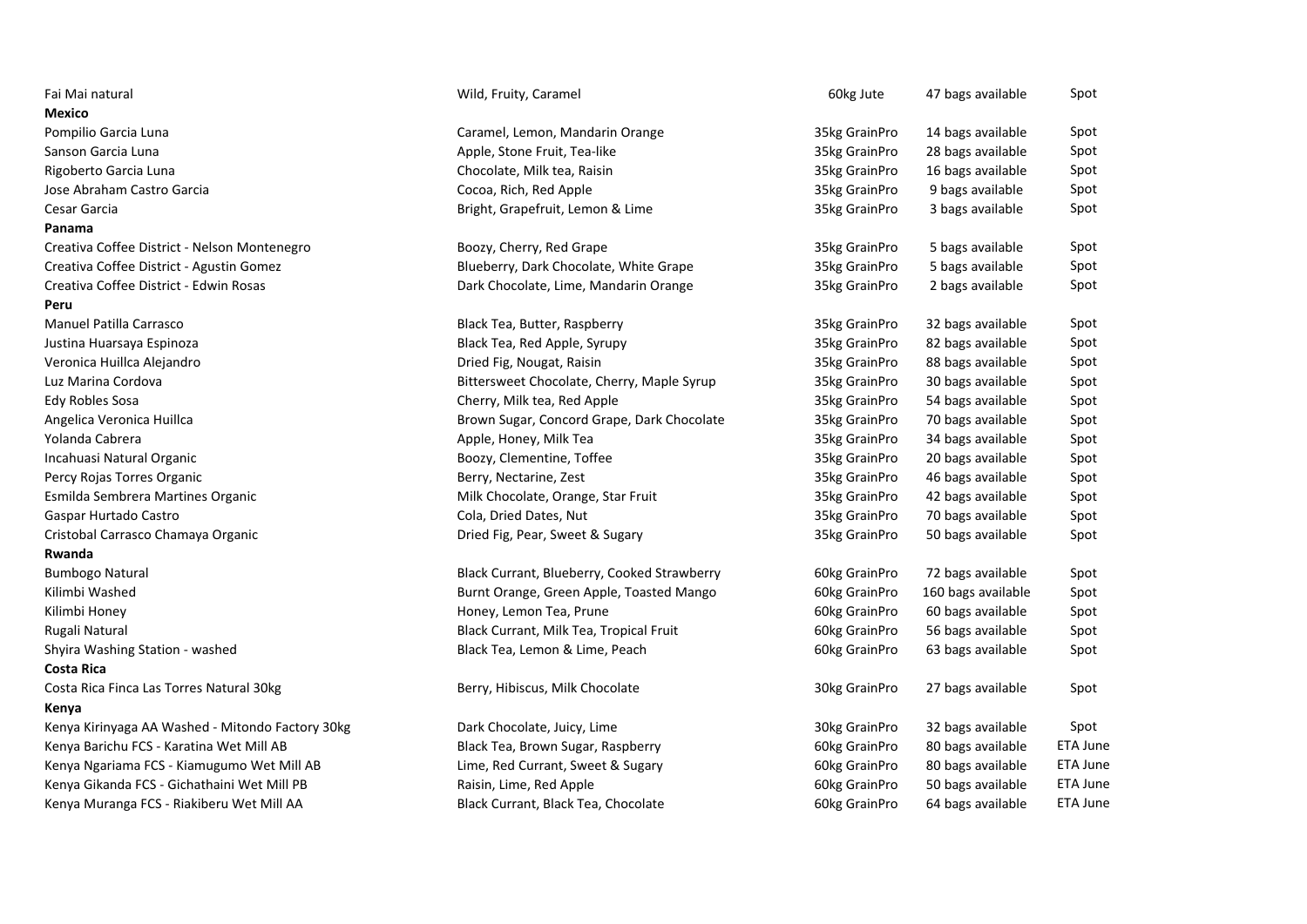|                      | <b>Cupping Notes</b>               | <b>Packaging</b> | <b>Qty. Available</b>             | <b>Availability</b> |
|----------------------|------------------------------------|------------------|-----------------------------------|---------------------|
| Single-Estate        |                                    |                  |                                   |                     |
| <b>Brazil</b>        |                                    |                  |                                   |                     |
| Sao Silvestre Estate | Caramel, Milk Chocolate, Nut       |                  | 60kg GrainPro 2291 bags available | Spot                |
| <b>Guatemala</b>     |                                    |                  |                                   |                     |
| Santa Paula Estate   | Brown Spice, Dark Chocolate, Sweet | 69kg GrainPro    | 10 bags available                 | Spot                |

 $\overline{\phantom{a}}$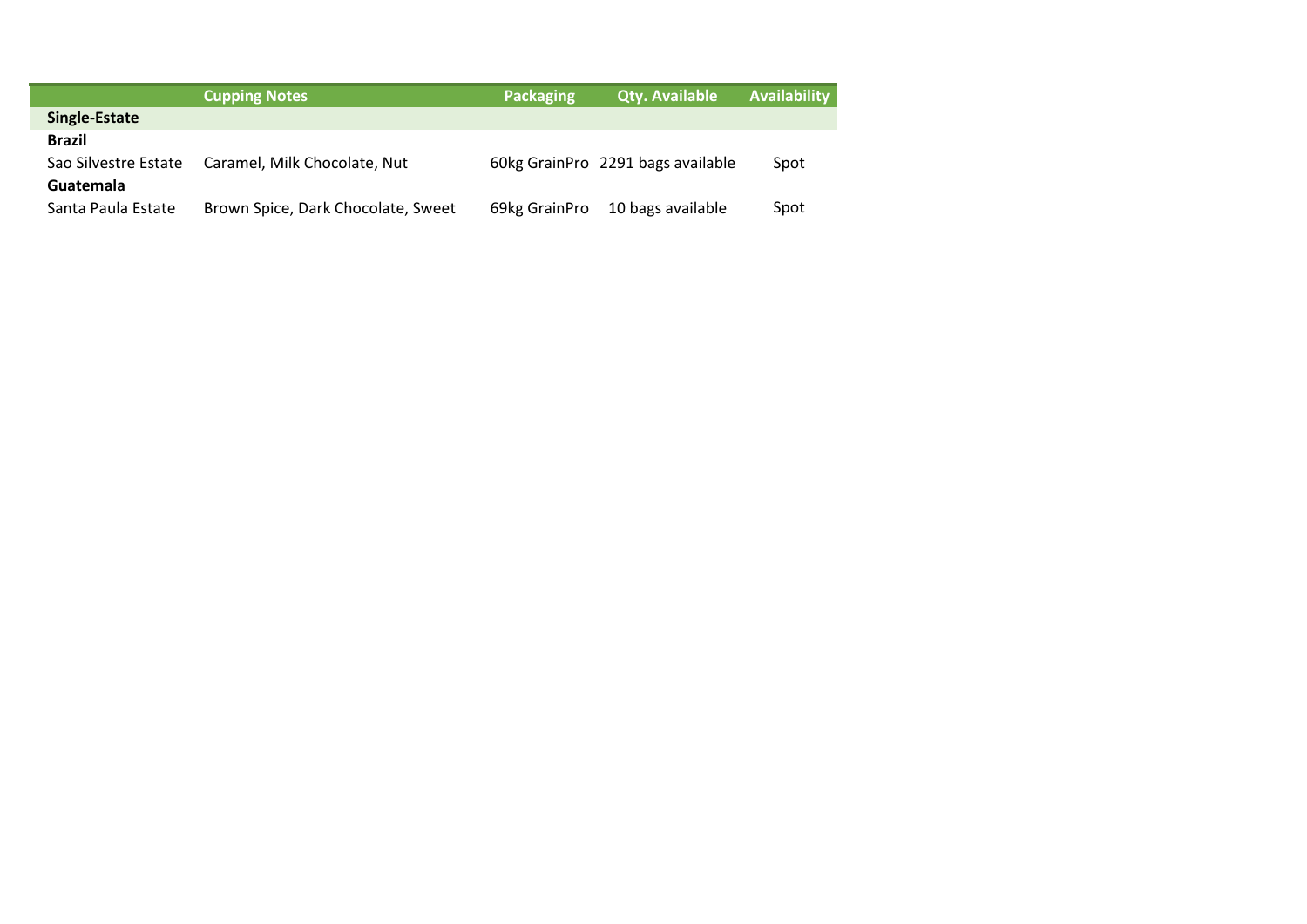|                                             | <b>Cupping Notes</b>                    | <b>Packaging</b> | <b>Qty. Available</b>            | <b>Availability</b> |
|---------------------------------------------|-----------------------------------------|------------------|----------------------------------|---------------------|
| <b>Regional Blends</b>                      |                                         |                  |                                  |                     |
| <b>Brazil</b>                               |                                         |                  |                                  |                     |
| Santos 17/18 NY 2/3 Fine Cup                | Bittersweet Chocolate, Full Body, Malt  | 60kg Jute        | 514 bags available               | Spot                |
| Camocim Red Bourbon Regional                | Caramel, Smooth, Vanilla                | 30kg GrainPro    | 119 bags available               | Spot                |
| Mogiana Eagle - Fine Cup regional blend     | Chocolate, Nuts, Dried Fruit            | 60kg Jute        | 12 bags available                | Spot                |
| Colombia                                    |                                         |                  |                                  |                     |
| <b>Excelso EP</b>                           | Blackcurrant, Dark Chocolate, Full Body | 70kg Jute        | 280 bags available               | Spot                |
| Supremo 17/18                               | Cocoa, Long finish, Soft Berry          | 70kg Jute        | 314 bags available               | Spot                |
| Dulima                                      | Smooth, Cocoa, Cherry                   | 70kg GrainPro    | 197 bags available               | Spot                |
| ASOPEP Planadas Tolima Regional Blend       | Black Currant, Dark Chocolate, Syrupy   | 35kg GrainPro    | 275 bags available               | Spot                |
| Coop Anserma Caldas regional blend - Washed | Chocolate, Plum, Red Grape              | 60kg GrainPro    | 760 bags available               | <b>ETA June</b>     |
| Huila Washed regional blend                 | Cocoa, Blackcurrant, Smooth             | 70kg Jute        | 12 bags available                | Spot                |
| Ethiopia                                    |                                         |                  |                                  |                     |
| Sidamo Gr.2 Washed                          | Apricot, Floral, Longevity              | 60kg Jute        | 369 bags available               | Spot                |
| Guatemala                                   |                                         |                  |                                  |                     |
| Jabiru Union Cantinil regional blend        | Chocolate, Apple, Caramel               |                  | 60kg GrainPro 275 bags available | <b>ETA August</b>   |
| <b>Honduras</b>                             |                                         |                  |                                  |                     |
| HG EP                                       | Apple, Baker's Chocolate, Raisin        | 69kg Jute        | 390 bags available               | Spot                |
| La Navi                                     | Bright, Milk Chocolate, Round           | 69kg GrainPro    | 399 bags available               | Spot                |
| La Avi Organic                              | Brown Sugar, Green Apple, Orange        | 69kg GrainPro    | 389 bags available               | Spot                |
| Laos                                        |                                         |                  |                                  |                     |
| Naga Typica                                 | Full-bodied, Chocolate, Tobacco         | 60kg Jute        | 28 bags available                | Spot                |
| <b>Mexico</b>                               |                                         |                  |                                  |                     |
| Chiapas Estiba regional blend               | Milk chocolate, Raisin, Nut             | 69kg Jute        | 1 bag available                  | Spot                |
| Peru                                        |                                         |                  |                                  |                     |
| La Convencion Organic                       | Milk Chocolate, Red Apple, Round        | 69kg GrainPro    | 409 bags available               | Spot                |
| <b>SHB Organic</b>                          | Toffee, Dried Apple, Raisin             | 69kg Jute        | 1 bag available                  | Spot                |
| Uganda                                      |                                         |                  |                                  |                     |
| <b>Bugisu AA</b>                            | Cocoa, Wine, Nut                        | 60kg Jute        | 9 bags available                 | Spot                |
| Nicaragua                                   |                                         |                  |                                  |                     |
| <b>SHG</b>                                  | Milk Chocolate, Nuts                    | 69kg Jute        | 251 bags available               | Spot                |
|                                             |                                         |                  |                                  |                     |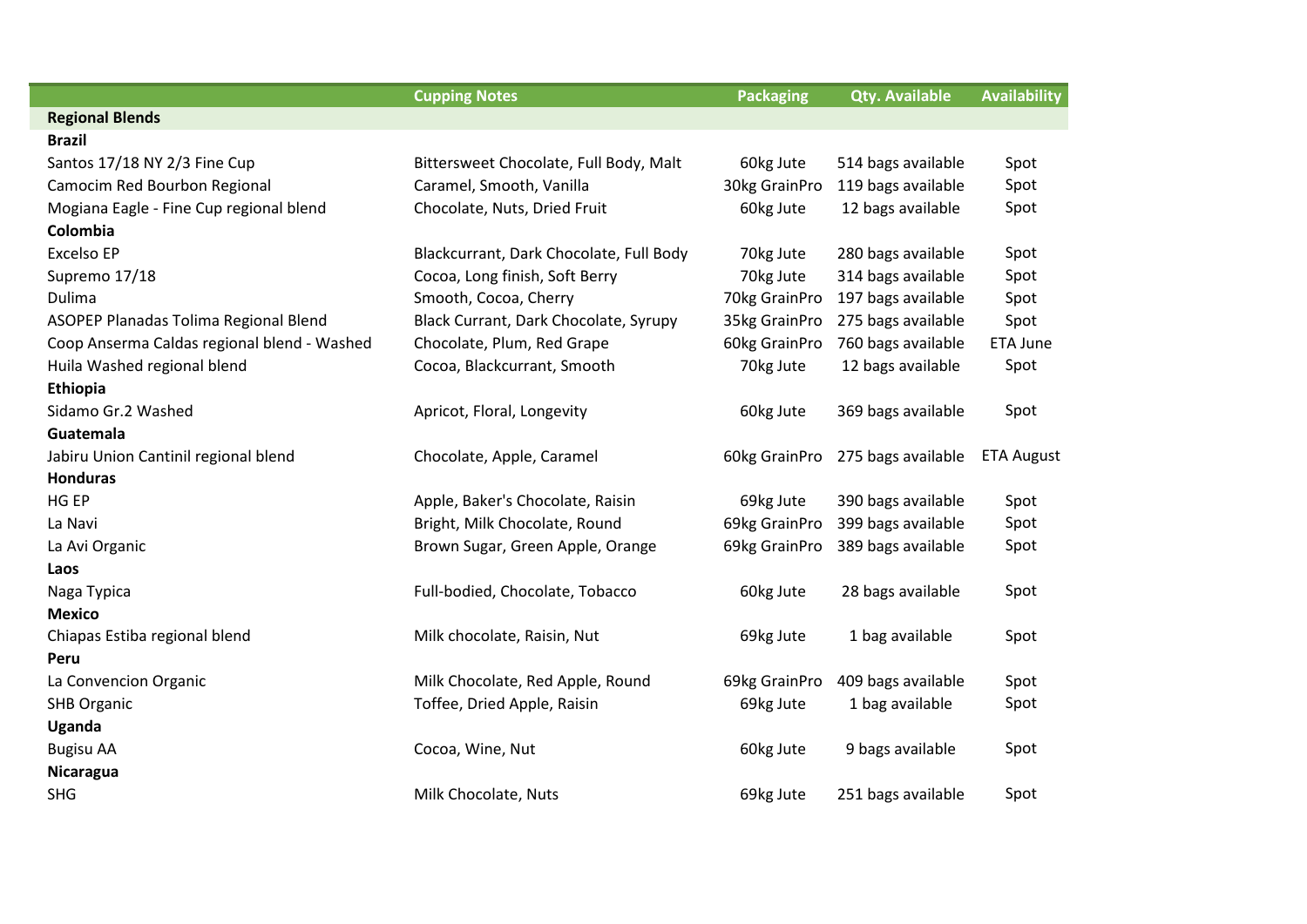|                         | <b>Cupping Notes</b>            | <b>Packaging</b> | <b>Qty. Available</b> | <b>Availability</b> |
|-------------------------|---------------------------------|------------------|-----------------------|---------------------|
| <b>Decaf</b>            |                                 |                  |                       |                     |
| <b>Brazil</b>           |                                 |                  |                       |                     |
| Mogiana Eagle SWP Decaf | Chocolate, Almond, Dried Fruits | 60kg Jute        | 116 bags available    | Spot                |
| Colombia                |                                 |                  |                       |                     |
| Tolima Sugar Cane Decaf | Milk Chocolate, Smooth          | 35kg GrainPro    | 106 bags available    | Spot                |